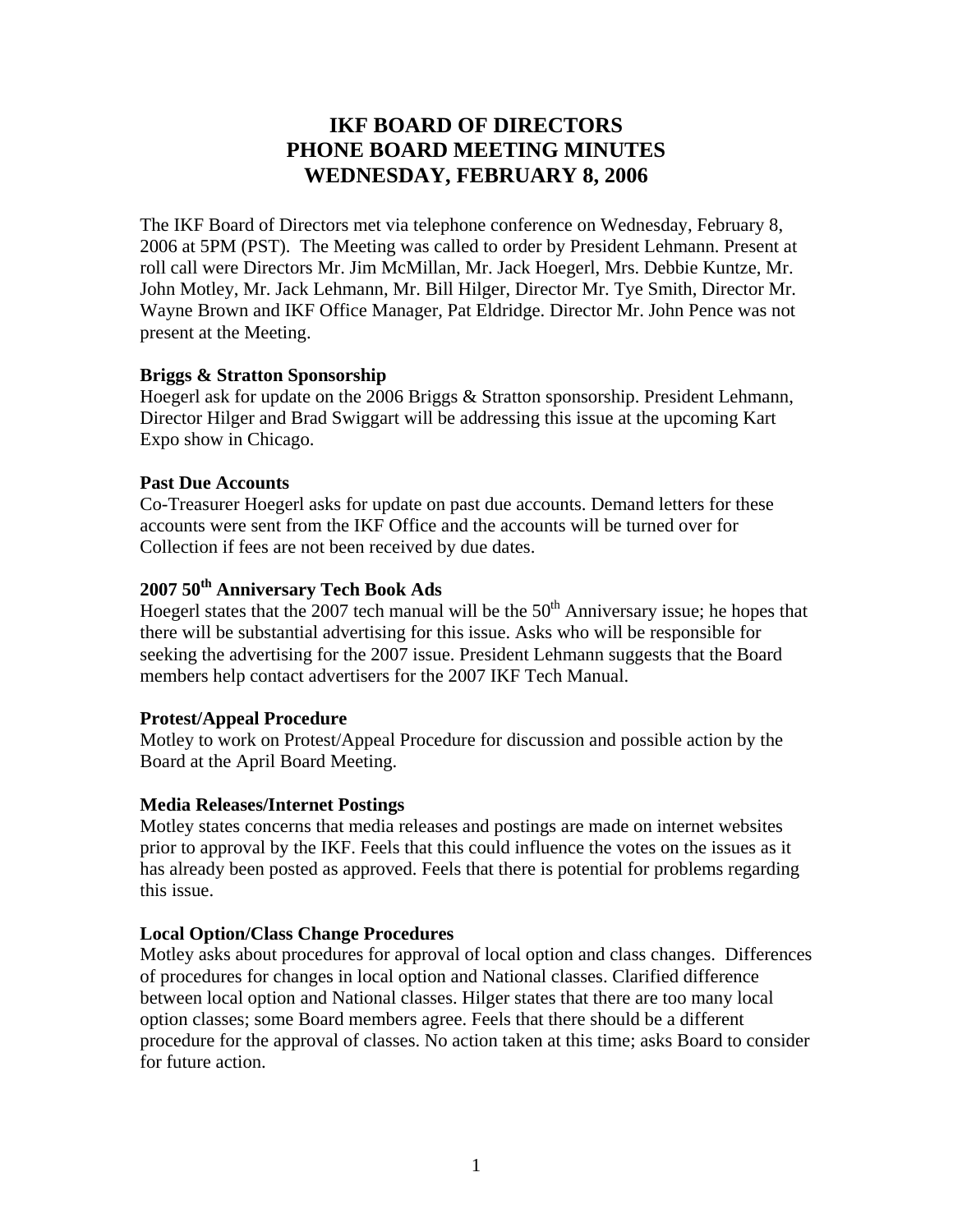# **IKF/WKA Interaction**

Motley states that he has been working with the TaG Work Group. Most groups represented are interested in being cooperative. Common complaint from racers is that there are different rules. Feels that there is no excuse for different engine rules. States that they could work together on engine homologation. States the TaG USA will have an engine homologation for 2007. Feels that neither IKF or WKA is interested in letting new engines in the TaG class. Feels that new engines should not be allowed until 2008. Lehmann asks Motley to keep Board informed.

# **ICC Engines**

Motley states that IKF has named ICC engines but there are ICC engines that are CIK homologated that are not in our list. Believes that when the engines were initially let in, a fee was paid to SKUSA and the IKF automatically approved them also. Asks that this be done now with the new Motori Debei engine. SKUSA is going to approve the engines if they are CIK approved. Asks Board if IKF can add this engine to the list. Lehmann agrees. Kuntze suggests that they allow the engine and that it be homologated in 2007/2008. Motley to submit paperwork to IKF office for approval process.

#### **Budget**

Kuntze inquires about a budget for 2006. Hoegerl to work with IKF Office for presentation of proposed budget at April meeting.

#### **Insurance**

McMillan has contacted insurance broker regarding insurance pricing and coverage. States that information to be available for Board next week.

#### **Sprint Award**

Brown gives the Board an update on the Sprint award discussed at the January meeting. Board agrees with Browns suggestions for sponsorship. Later in meeting, Brown asks Boards help in design of award; asks that any ideas/opinions by emailed to him.

#### **Track Spec Booklet**

Brown received the 2006 IKF Track Sanctioning Booklet; meets with his approval. Clarified difference between Track Sanctioning Booklet and Track Spec Booklet. Suggests that they refer inquires to CIK Yearbook for track spec information. Brown clarified with Board that if a track is built within CIK specifications, the IKF will approve the track.

#### **Weight Change in Road Race Classes**

Brown submitted weight changes for Road Race classes. Board recommends that weight changes be sent to Road Race Committee for their recommendation.

#### **LaPoint Rule**

Section 101.3.4.1 3) When a Regional Championship class, with participation from at least two Regions…..

Motion by Motley for clarification that it states: at least two Regions. Second by Brown.